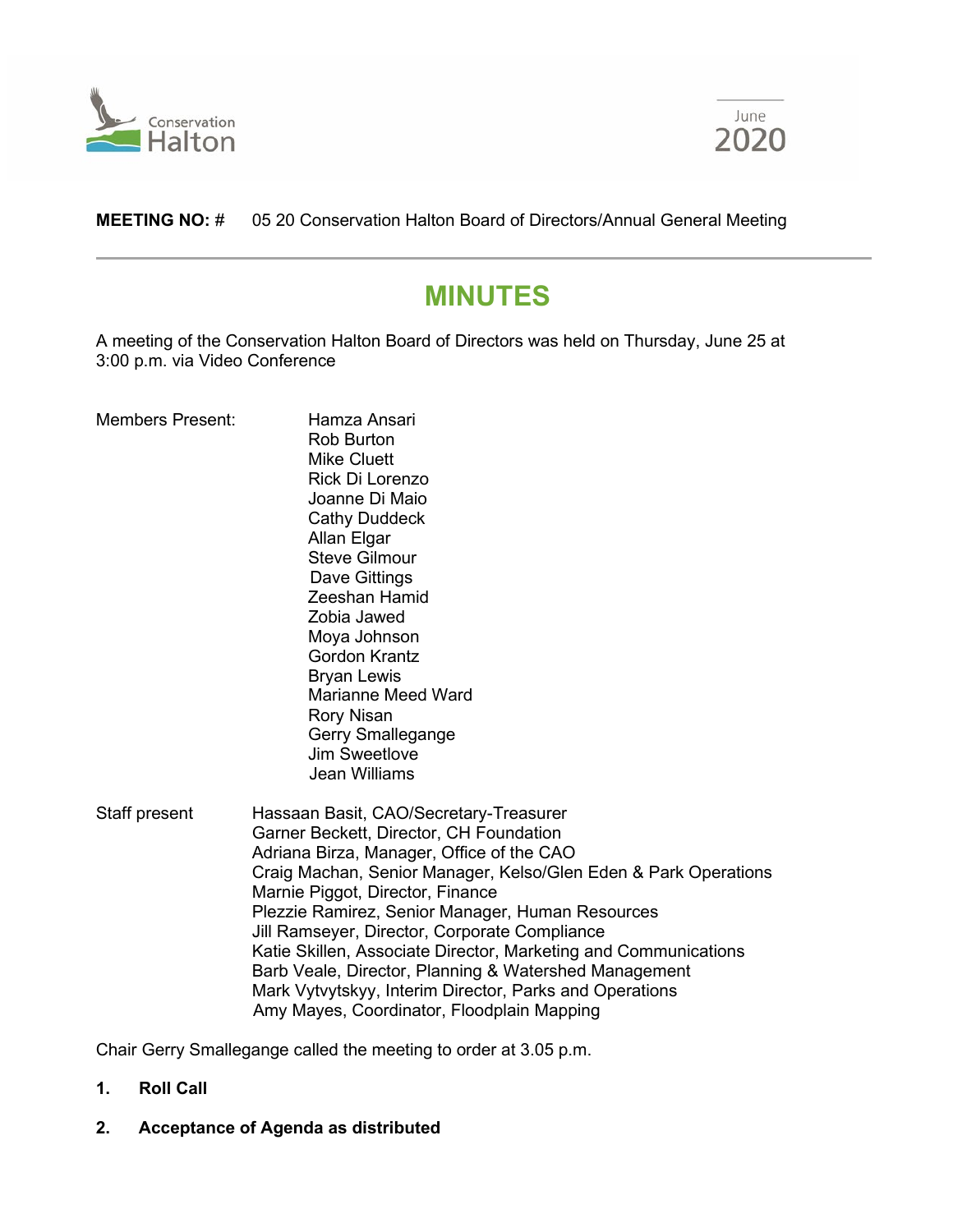



**CHBD 05 01:** Moved by: Jean Williams Seconded by: Rob Burton

THAT the Conservation Halton Board of Directors **accepts the agenda as distributed.**

# *Carried*

# **3. Disclosure of Pecuniary Interest for Board of Directors**

There were **NONE**.

**4. Consent Items**

Approval of Conservation Halton Board of Director Meeting/ Annual General Meeting Minutes dated April 23, 2020 Approval of Conservation Halton Finance & Audit Committee dated June 4, 2020

- 4.1 Kelso Dam Update (Report #: CHBD 05 20 01)
- 4.2 Aggregate Resources Act Standards Comments submitted by Conservation Halton (Report #: CHBD 05 20 02)
- 4.3 Free Parks visits for Hospital Healthcare workers in Halton (Report #: CHBD 05 20 09)

The consent items **were adopted.**

# **5. Action Items**

- 5.1 2021 Preliminary Budget (Report #: CHBD 05 20 03) (Presentation by Hassaan Basit, CAO)
- **CHBD 05 02** Moved by: Mike Cluett Seconded by: Moya Johnson

Opposed by: Gordon Krantz

That the Conservation Halton Board of Directors **approve the attached 2021 preliminary budget for budget discussion purposes with funding watershed municipalities that include the Region of Halton, City of Hamilton, Region of Peel and Township of Puslinch**.

# *Carried*

5.2 May 31, 2020 Budget Variance and year end projection (Report #: CHBD 05 20 04) **CHBD 05 03** Moved by: Allan Elgar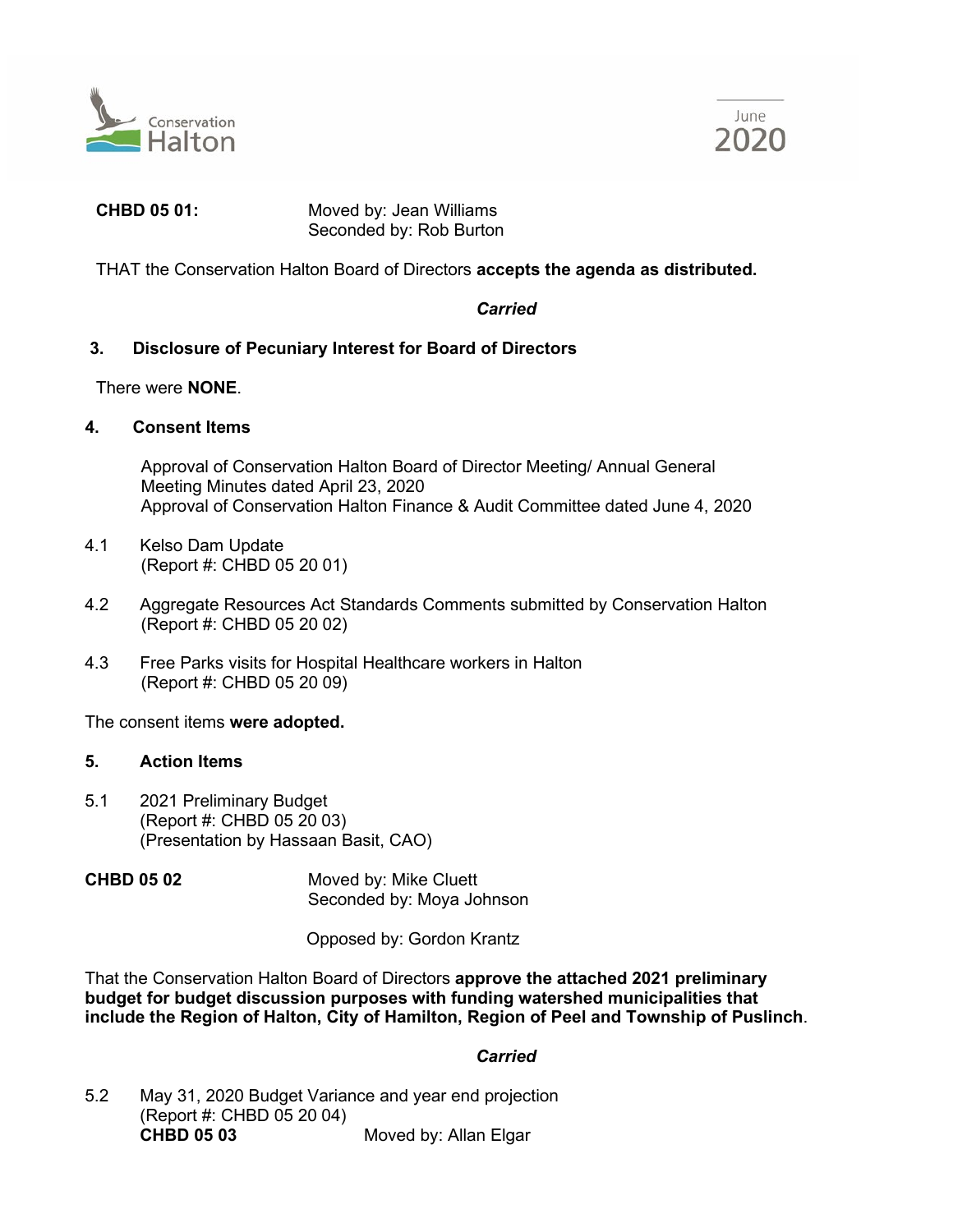



#### Seconded by: Moya Johnson

THAT the Conservation Halton Board of Directors **approve the closing of the capital projects and changes to the Dams and Channels capital project amounts based on provincial capital funding approval noted in the staff report dated June 25, 2020;** 

AND

THAT the Conservation Halton Board of Directors **receive for information the staff report dated June 25, 2020 on the Budget Variance Report for the period ended May 31, 2020 and 2020 Projected Year End Amounts.**

# *Carried*

- 5.3 Asset Management Plan Phase 3 (Report #: CHBD 05 20 05)
- **CHBD 04 04** Moved by: Marianne Meed Ward Seconded by: Gordon Krantz

THAT the Conservation Halton Board of Directors **approve the allocation of investment revenue of \$377,835 to operating funds and to reserves as noted in the report.**

# *Carried*

5.4 5-year permit for regional infrastructure Dundas Street (Report #: CHBD 05 20 06)

**CHBD 05 05** Moved by: Rory Nisan Seconded by: Dave Gittings

THAT the Conservation Halton Board of Directors **approve 60 month permissions for five (5) permits for the proposed widening and reconstruction of Dundas Street (Appleby Line to Bronte Road) and associated works, including widening of the Tansley Bridge crossing of Bronte Creek, a new bridge crossing of Fourteen Mile Creek, culvert replacements and grading in the City of Burlington and Town of Oakville, Regional Municipality of Halton (CH File No.: A/17/B/90, A/17/B/91, A/17/B/92, A/17/B/50, A/17/O/51 & A/17/O/52**

# *Carried*

- 5.5 5-year permit for regional infrastructure Tremaine Rd. (Report #: CHBD 05 20 07)
- **CHBD 05 06** Moved by: Rob Burton Seconded by: Jean Williams

THAT the Conservation Halton Board of Directors **approve 60 month permissions for five (5) permits related to Tremaine Road (No. 3 Side Road to Highway 401) and associated works**